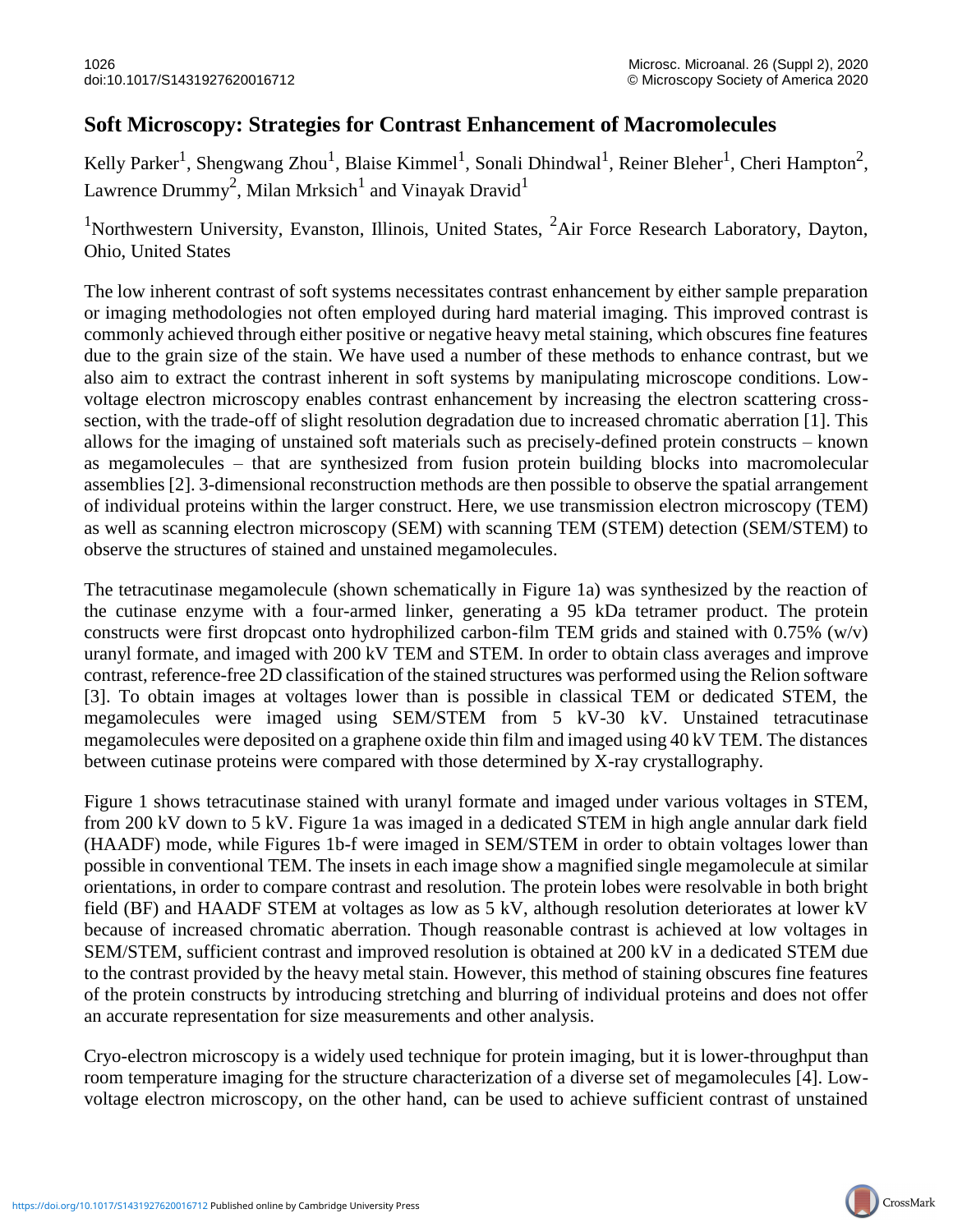proteins. Tetracutinase was deposited and dried on thin graphene oxide, which is hydrophilic to allow for protein deposition and is thin enough to mitigate chromatic aberration and beam broadening through the film. Figure 2a shows a micrograph imaged in 40 kV TEM with multiple tetracutinase megamolecules oriented appropriately to observe the four lobes. The distances between lobes were compared with those determined by X-ray crystallography, as shown in Figure 2b-c, and match to within 0.5 nm. When compared with a class-averaged image with a similar orientation from negative-stained tetracutinase (Figure 2d), which blurs features significantly, unstained low-kV imaging provides significantly more accurate protein spacing and eliminates the stretching of features from negative staining. Though the resolution is not comparable to that obtained by cryo-EM and single particle reconstruction, the goal of this effort is not to solve individual protein structures, but rather to observe the architecture of linked proteins. Low-kV TEM of unstained proteins provides sufficient resolution for this objective.

This work demonstrates the application of low-kV electron microscopy to protein megamolecules, as observing their structure is essential to understanding their function as large macromolecular building blocks. The combination of low accelerating voltage and ultrathin substrates provides the contrast necessary to visualize these and other soft structures, while minimizing the effect of chromatic aberration on resolution. Further work will be done in imaging unstained soft materials by SEM/STEM to reduce voltage to SEM levels, while also reaping the benefits of STEM imaging and mass-thickness contrast for applications such as molecular weight determination. Gentler drying methods, such as freeze drying, can be used to further reduce structural alterations. We also plan to perform class averaging and single particle reconstruction of unstained structures on thin films in order to understand the configuration of the protein lobes in 3-dimensional space, comparing with architectures determined by cryo-EM. This method can be used to observe the structure of more complex megamolecules and other soft constructs without the detrimental effects to spatial resolution from negative staining, while maintaining the high-throughput nature of room temperature imaging [5].



**Figure 1.** STEM images of uranyl formate-stained tetracutinase with magnified insets a) at 200 kV on a dedicated STEM, b-f) at 30 kV, 20 kV, 15 kV, 10 kV and 5 kV, respectively, on an SEM with a STEM detector.